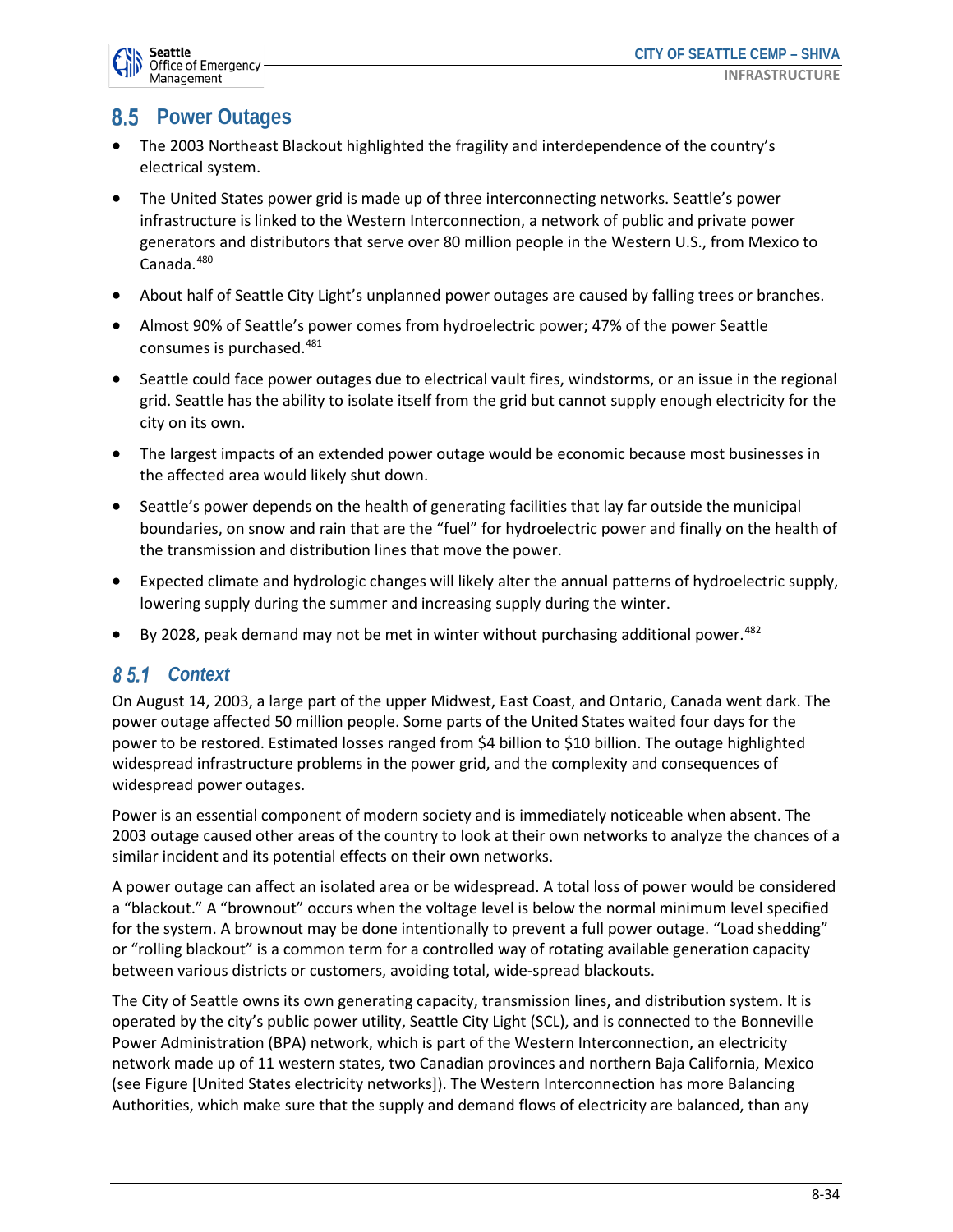

other U.S. network, but is served by only one Reliability Coordinator that provides situational awareness and real-time monitoring for the grid.<sup>483</sup>





Source: Interconnections. North America Electric Reliability Corporation. Retrieved August 23, 2018, from https://www.nerc.com/AboutNERC/keyplayers/PublishingImages/Interconnections%2024JUL18.jpg

The high voltage transmission system is near capacity in many parts of the West, including the Pacific Northwest. A seasonal power exchange in this system takes advantage of the seasonal diversity between the Northwest's winter peaking and the Southwest's summer peaking loads. Utilities can transfer firm power from north to south during the Southwest's summer load season and from south to north during the Northwest's winter load season, allowing both regions to maintain less generating capacity than would otherwise be necessary. SCL's existing portfolio includes a seasonal exchange with utilities in Northern California.

SCL serves more than 750,000 customers and is the tenth largest public electric utility in the country. SCL owns seven dams, mostly on the Skagit and Pend Oreille Rivers. Almost 90% of Seattle's power comes from hydroelectric power, both from its own dams and those of the BPA.<sup>484</sup> The remaining 10% comes from a variety of sources such as nuclear, wind, and coal. SCL owns no coal or nuclear generation, but a portion of the power SCL purchases from BPA is generated by these sources. SCL purchases about 40% of the power that Seattle consumes.<sup>485</sup> Seattle's power depends on the health of generating facilities that lay far outside the municipal boundaries, on snow and rain levels that are needed for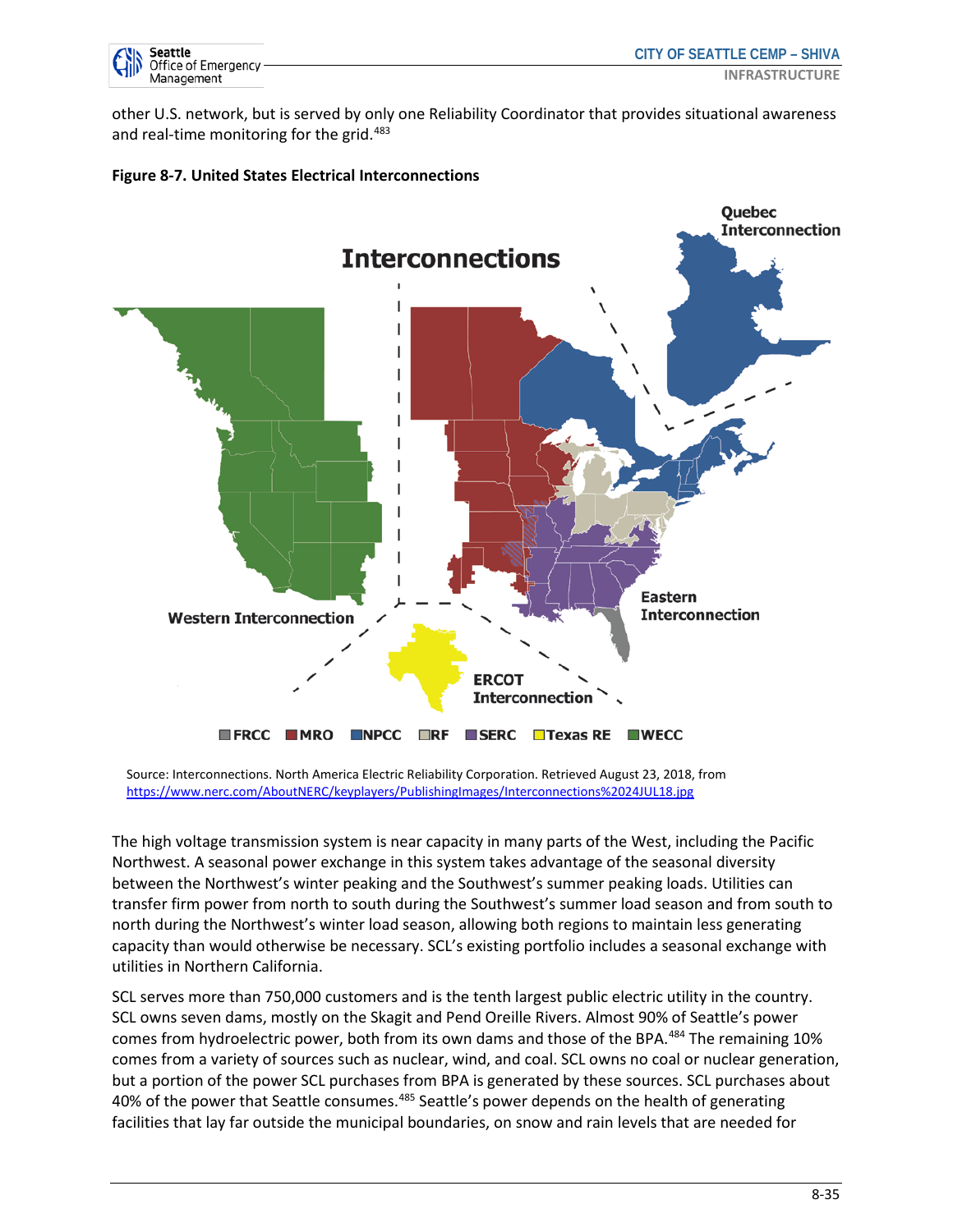hydroelectric power generation, and finally on the health of the transmission and distribution lines that move the power. Seattle has powerlines underground in Downtown and other dense areas of the city. More information on Seattle's power supply can be found in the Community Profile section.

## 85.2 History

All power systems experience unplanned outages. Most are small, resolved within a few hours and do no lasting damage. Larger outages occasionally occur. These outages are usually secondary events caused by other hazards, e.g., winter storms. Some larger outages, such as the 2003 outage, demonstrated that power outages can be a primary incident. Two local examples are two fires in underground vaults serving the downtown areas that caused lengthy outages. This section lists major outages in Seattle and several regional events that did not directly affect Seattle but highlight issues with the Western power grid.

**1958. Seattle. Wind related outages.** Loss of power in many areas of the city, especially in West Seattle and Magnolia.

**1962. Seattle. Columbus Day Storm.** Biggest storm to hit the Pacific Northwest. It affected utilities throughout the region.

**1988. Downtown Seattle Vault fire.** Six electrical cables were damaged resulting in a four-day loss of power to a 50-block area in downtown. The area included the Westin Hotel and the Pike Place Market. The cause was a contractor driving a steel piling through a buried cable. Businesses that lost power sued the City and the contractor. Newspaper reports that the City paid more than \$1.5 million to settle claims.

**1993. Downtown Seattle Vault fire on October 5th**. 1,800 customers in about 270 buildings were out of power for up to three days in a 37-block area. Eight large generators were brought in to help the population. Fire destroyed huge underground cables that had to be replaced.

**1996. Western Interconnection.** Two major outages struck the Western power grid in 1996. On July 2, a localized outage caused by a tree in Idaho led to a cascading regional outage that resulted in 10% of the consumers in the western U.S. losing their power for at least a few minutes. The next month, on August 10, more than 7 million people across the West lost power. Areas were affected intermittently for up to several hours. While the outages weren't long, they highlighted the fragility of the network.

**1997. Western Interconnection.** Two separate disturbances in the Western grid that interconnects with Seattle City Light's system. Both outages had minor customer impact but could have been worse.

**2000 – 2001. California.** Rolling blackouts plagued much of California. The Northwest was involved as a power supplier. This event placed strain on transmission lines in the Northwest and caused two major outages during peak demand periods. The energy crisis cost California \$40 billion in added energy costs, and customers saw their energy bills double or triple during that time.<sup>486</sup>

**2006. Seattle. Hanukkah Eve Wind Storm.** Seattle City Light suffered its most extensive outages in the utility's history as a result of a severe regional windstorm. More than 49% of customers lost power. Some customers were without power for more than a week. Neighboring utilities also suffered major damage.

**July 2009. Western Washington.** While Seattle avoided power outages during record heat, Tacoma and Monroe did not. Typically, summer is a low demand time for Pacific Northwest power but the increasing number of HVAC systems in the area can lead to high energy demands. This event demonstrated that Seattle is also vulnerable to demand spikes during the summer.

**August 2015. North Cascades. Goodell Creek Fire.** Lightning in the North Cascades National Park started a wildland fire that forced Seattle City Light to shut off transmission lines from its Skagit hydroelectric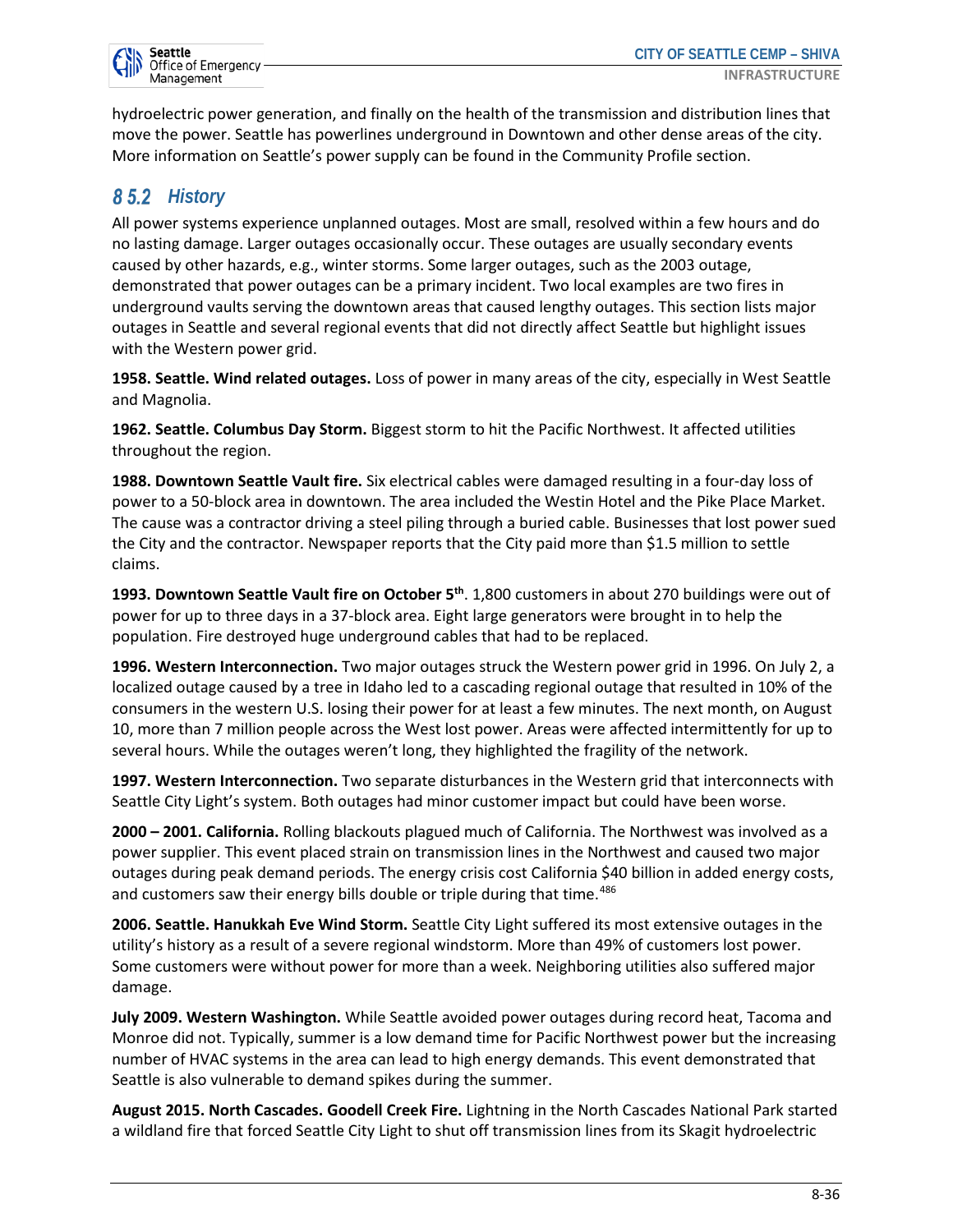project.487 The loss of transmission capacity cost the utility an estimated \$100,000 per day. While the threatened dams and powerhouses typically produced 20% of Seattle City Light power, no outages occurred from the fire.

## *Likelihood of Future Occurrences*

Seattle has never suffered a catastrophic blackout like the Northeast nor has it had rolling blackouts like California experienced during 2000 and 2001, however several events on the Western grid have come close to affecting the city.

Seattle has experienced three large unplanned and multi-day outages in the past 30 years. The most likely sources are underground vault fires, regional windstorms, or an issue in the regional power grid.

A regional cascading blackout is a possibility in this region. A problem could originate outside the SCL system because of its interconnectedness with the BPA system. Seattle has the ability to isolate itself but, because the city can only generate a portion of its power, "islanding" could cause short-term, supply-related rolling blackouts.

Wind will continue to be a hazard to power distribution. Although it has fewer trees that the rest of the county, Seattle has successfully been re-growing its tree canopy. About half of SCL's unplanned power outages are caused by falling trees or branches. SCL has implemented a vegetation management program to trim trees that may grow into or fall on power lines.<sup>488</sup> Vegetation management specialists work with arborists year-round to trim back trees from lines. The whole system is trimmed every four years.

Improvements have been made to underground electrical vaults, including automatic fire suppression and remote vault monitoring capabilities.<sup>489</sup> These improvements have reduced the likelihood and duration of outages. Nevertheless, there have been 20 electrical vault fires in Seattle since 2016. A recent vault fire in the Green Lake neighborhood caused outages for about 5,000 customers, but only for a few hours.490

#### *Vulnerability*

Power lines are underground in the downtown core and other dense areas. They are vulnerable to vault fires but extremely resistant to wind damage. Locally, more power has been going underground. The underground system is less likely to fail but can be more time consuming and expensive to repair when it does fail. In the rest of the city, wind damage is linked to the number of trees close to power lines. In 2015, SCL began piloting "self-healing" power lines.<sup>491</sup> The technology can detect an outage and isolate the section of the circuit being affected. Power is then restored to areas that are not directly affected by the isolated section. Self-healing lines reduce the number of customers without power as well as pinpoint the outage location more precisely, so workers can respond faster.

SCL relies on BPA mainly for its transmission lines, which are on steel towers that are very resistant to storms. However, an earthquake or wildland fire has the potential to disrupt these lines. Not only can a transmission tower be damaged due to fire, but soot from fires can build up on line insulators and cause electric arcing. Several dams that generate power for Seattle are located many miles outside the city and are vulnerable to wildland fire. Even before the Goodell Creek Fire in 2015, SCL had made fire protection upgrades at its vulnerable dams.492

Earthquake vulnerability is not evenly distributed throughout the power system. Historically, transmission towers and lines have fared better in earthquakes than operation centers and substations.<sup>493</sup> SCL has attempted to mitigate this vulnerability by building seismic isolation technology into high voltage transformers.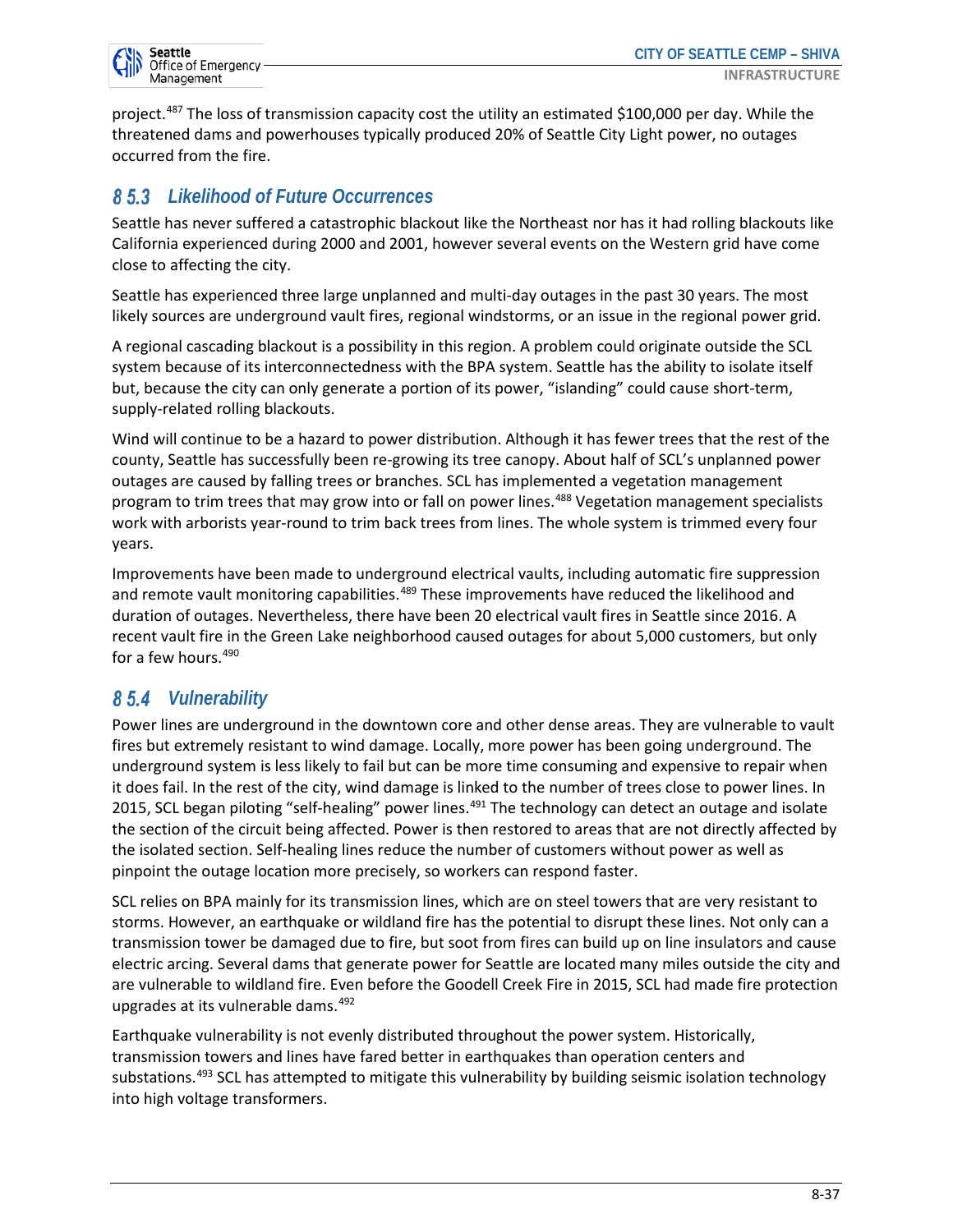

Communities with older high-rise and commercial buildings are generally more vulnerable to an outage because they often lack backup generators. During the 2006 storms and power outages, it was discovered that many nursing homes lacked back-up power. With many resident's dependent on electrical equipment, these facilities are highly vulnerable to outages.

Hospitals are even more sensitive than nursing homes. However, hospitals have emergency power generators that are typically powered by diesel fuel and configured to start automatically as soon as a power failure occurs. During Hurricane Katrina, hospital patients began experiencing life-threatening conditions within hours of power loss. Seattle is the major concentration of hospitals in the region.

Other life-critical systems such as telecommunications are also required to have emergency power. All Seattle fire stations have emergency generators.

General economic health and social climate has a significant effect on what happens during a blackout. The 1978 New York blackout occurred during a time of political instability and discontent. As a result, there was widespread looting. In the 2003 Northeast Blackout, there was none. The social climate is an important external variable in a widespread outage.

Almost all businesses depend on reliable power. Businesses with perishable inventory, like grocery stores and restaurants, stand to take permanent losses during extended outages. When the power is out only in one community, the retail stores in that community lose customers to neighboring communities. If the outage is short but widespread, then retail stores do not suffer because post-incident sales trend accelerate and make up for the downtime.

#### *Consequences*

The December 2006 windstorm demonstrated the importance of power. Some parts of the city were without power for nearly a week during very cold weather. The outages led to several fatalities outside the City of Seattle. The response was the second costliest in the City's history after the Nisqually Earthquake.

The largest impacts of an extended power outage would be to the economy as most businesses are likely to shut down in an extended outage. During the 2006 power outages, City financial records indicate that more than \$6.9 million was spent repairing and replacing wires, transformers, and poles. Local transportation networks collapse when traffic signals are out. In 2006, 150 traffic signals went dark.

The maximum credible scenario would probably be some sort of "perfect storm" of disparate elements coming together to create a huge problem. This would probably include a regional outage involving the Western Interconnection during a period of peak power demand in Seattle. Even if Seattle could successfully island its infrastructure, it might not be able to meet all the demand. Since extreme demand tends to be driven by extreme weather, it is likely that Seattle would be facing either very hot or very cold temperatures at the same time. Currently, Seattle's social climate seems very stable, but if it is not, that could be one more potential element in the mix.

#### *Future Challenges*

Climate change presents future challenges for the power system. While warming temperatures may increase power demand for cooling purposes, overall energy efficiency is expected to offset this increase in demand. Projected changes in snowpack and streamflow will likely have the biggest impacts on the power system. Hydropower generation in the Columba River Basin is projected to increase 5% in winter and decrease 12 to 15% in summer by the 2040s (relative to 1970-1999). The same seasonal pattern of change is expected to occur in the Skagit watershed, though the exact amount of change is not well